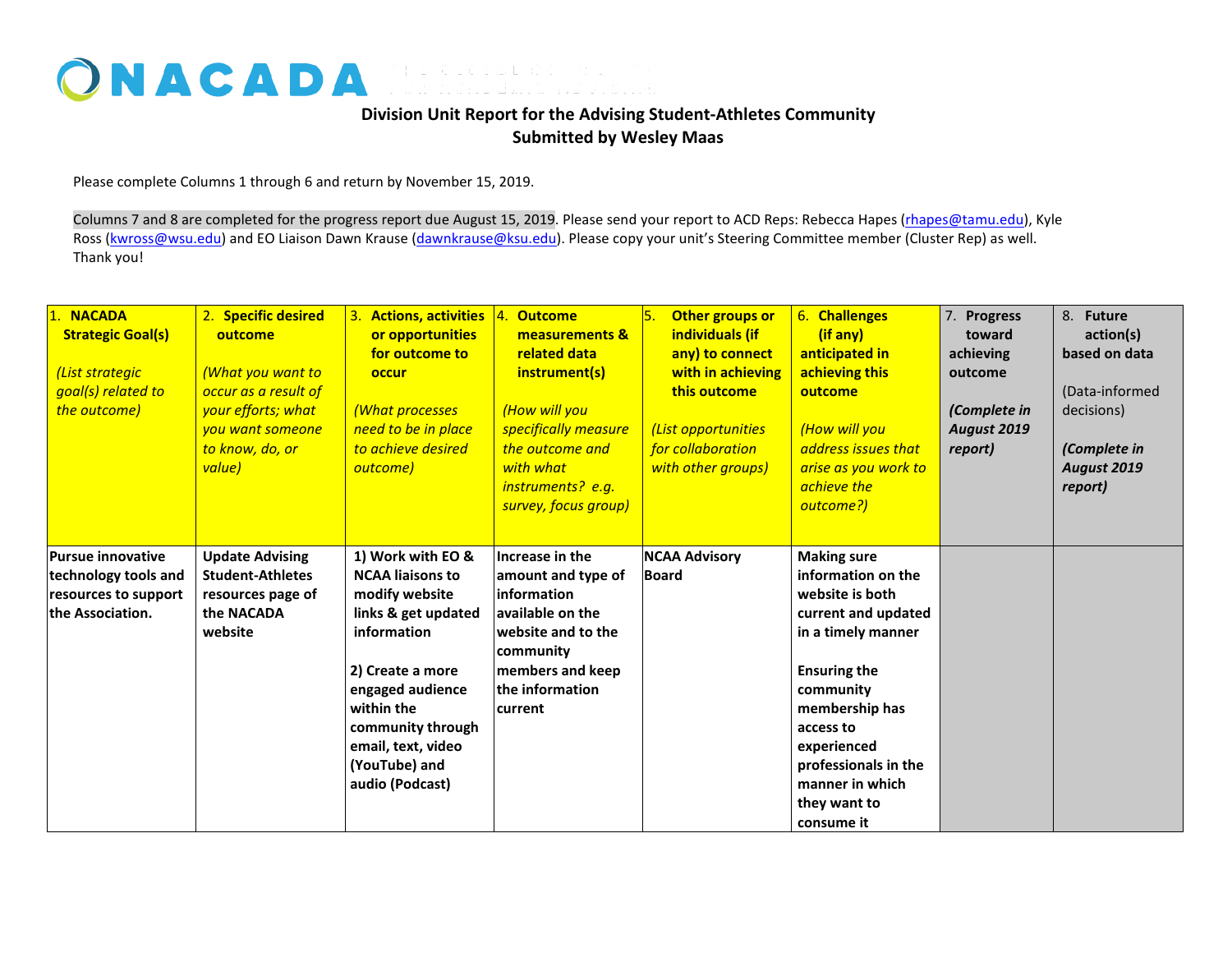| <b>Expand and</b><br>communicate the<br>scholarship of<br>academic advising                                                                     | Increase the<br>number and quality<br>of proposals<br>submitted for the<br>annual / regional<br>conferences for<br>both NACADA and<br>N4A                                                                                                                                                                     | 1) Ensure<br>community<br>members are aware<br>of deadlines and<br>appropriate dates<br>and venues for<br>annual / regional<br>conferences<br>2) Solicit members<br>from the current<br>community to<br>submit proposals<br>3) Assist those who<br>may be uncertain<br>about proposal<br>writing or topics to<br>share at the<br>conference | Increase in the<br>quality and number<br>of proposals for both<br>annual and regional<br>conferences for both<br><b>NACADA and N4A</b>                                                                                                                                          | Collaborate with<br>members of the<br><b>NCAA Advisory</b><br><b>Board</b> | <b>Making sure</b><br>proposals are of the<br>highest quality to<br>ensure the best<br>representation of<br>community           |  |
|-------------------------------------------------------------------------------------------------------------------------------------------------|---------------------------------------------------------------------------------------------------------------------------------------------------------------------------------------------------------------------------------------------------------------------------------------------------------------|---------------------------------------------------------------------------------------------------------------------------------------------------------------------------------------------------------------------------------------------------------------------------------------------------------------------------------------------|---------------------------------------------------------------------------------------------------------------------------------------------------------------------------------------------------------------------------------------------------------------------------------|----------------------------------------------------------------------------|---------------------------------------------------------------------------------------------------------------------------------|--|
| <b>Provide professional</b><br>development<br>opportunities that<br>are responsive to the<br>needs of advisor and<br>advising<br>administrators | Conduce a webinar<br>or brown bag<br>session to reach<br>advisors who<br>typically do not<br>work with student-<br>athletes<br><b>Increase listserve</b><br>activity by providing<br>a 'Hot Topic' of the<br>month<br><b>Collaborate with</b><br>@SAthleteDevChat<br>to host at least<br>three twitter chat's | <b>Coordinate with</b><br>members of the<br>community to<br>determine the<br>information to<br>present in a webinar<br>/ brown bag<br>sessions that will<br>advance the body of<br>knowledge<br>regarding NCAA<br>rules and<br>regulations<br>impacting student-<br>athletes                                                                | Webinar / Brown<br>bad session created<br>and implemented<br>Webinar / Brown<br>bag session<br>information<br>provided on the<br>community webpage<br><b>Increase in Group</b><br>Communication<br>through all manners<br>of communication<br>(visual, audio,<br>written word). | <b>NCAA Advisory</b><br>Board                                              | <b>Making sure</b><br>community has a<br>time allotted on the<br><b>NACADA list of</b><br>webinars for the<br>2018-19 timeframe |  |